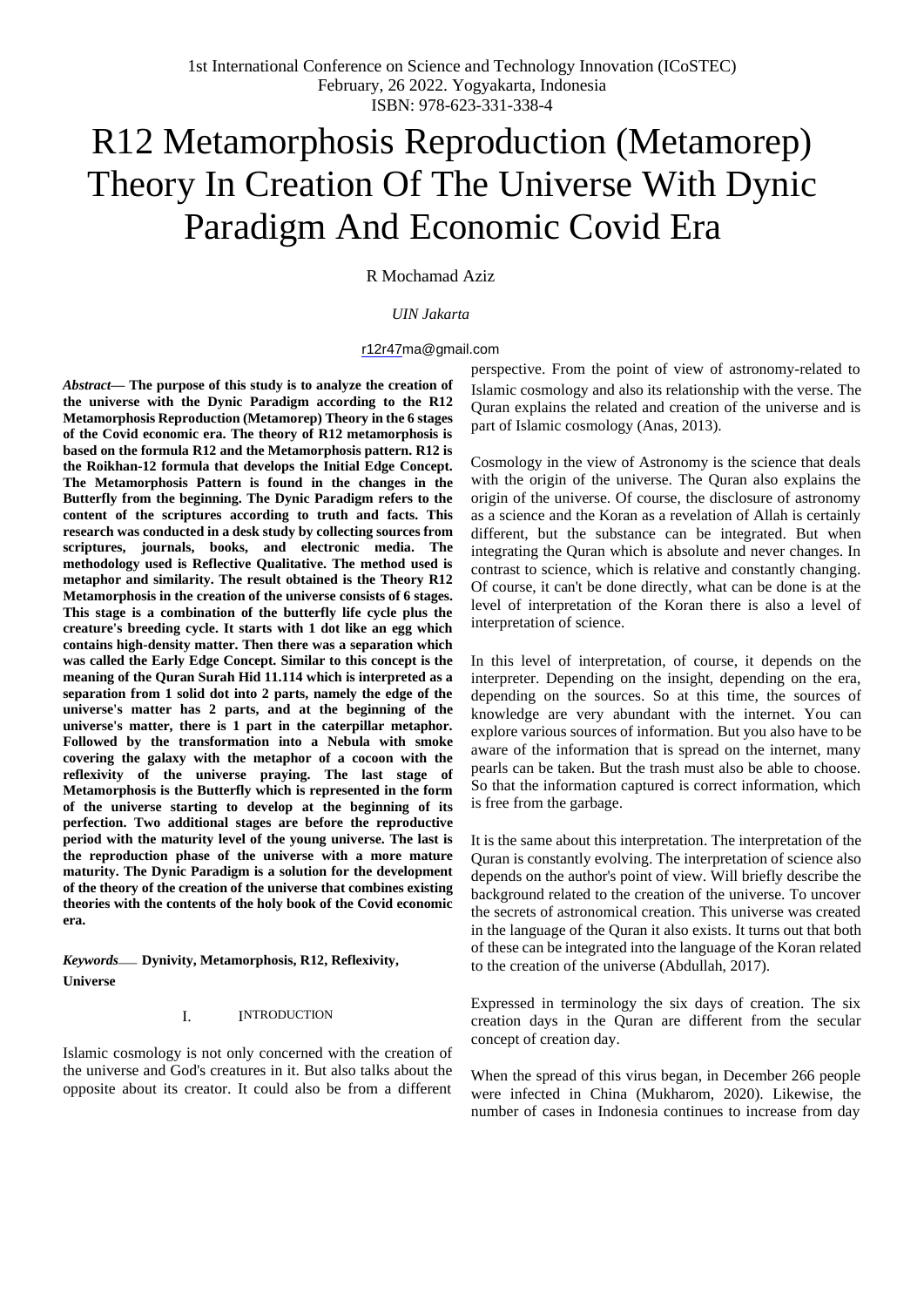today. So the government imposed a large-scale social restriction (PSBB) policy. In the regulations implemented, one of them is the education system and online lectures, where the use of this online learning system cannot be prevented (Zaharah & Kirilova, 2020); Work system to be WFH or work from home; Religious restrictions; Restrictions on local activities; Restrictions on social activities; Restrictions on transportation laws; And others. So all movement is restricted. In addition, the Covid-19 outbreak has also had an impact on the Indonesian economy.

#### II. THEORY

There is a general statement before the creation of this universe by Allah, namely regarding the creation of jinn and humans. According to QS. Adh-Dhariyat [51]:56 namely:

Artinya: And I did not create the jinn and mankind except to worship Me.

This verse of creation (51.56) later became the verse that was used as the Theory of Reflexivity. In this verse, 3 basic elements are consisting of Allah as the creator, jinn, and humans as the result of creation, and prayer as the purpose of creation. These three elements will be the basis of further theoretical thinking, that in Islam there is a relationship between elements, there are at least 2 separate elements.

The development of the science of reflexivity formed several basic formulas, namely the R-12 formula and the R-47 formula. These two formulas stem from the study of the negation sentence which states "I did not create Jinn and Humans except for worship". With the existence of 2 negation words, namely no and except, this sentence has a double meaning (Aziz, 2019).

In the solar system, there are celestial bodies, namely the sun, planets, comets, and so on. The formation of the solar system and the universe in the form of the solar system has its initial formation. Because it cannot be observed or researched through experiments, scientists put forward theories about the universe and the solar system.

Six theories of the creation of the universe and the solar system:

## *A. Metam-orep Theory* (Reproductive Metamorphosis)

This theory was introduced by an integration expert from Indonesia named Roikhan in 2022. It is stated that the beginning of the solar system was at a time before the creation of the universe which was still in the form of water (Force of Water). The first to sixth sequences are dew spot, initial edge separation, dust blanketing, complete metamorphosis, before reproduction, and after reproduction. The paradigm that is used as the basis of this theory is the Dynic Paradigm in the form of a relationship between 3 or more entities with a hierarchy and directed line (Aziz, 2022).

# *B. Big Bang Theory*

Initially based on the opinion of a Belgian named Jobs Hey who is a physicist and astronomer. Then in 1927 at the Mount Wilson observatory in Los Angeles, United States, Edwin Hmble researched the opinion expressed by Joseph Miter Hamal. The theory says that the sky as it exists today will continue to expand. Hubble also said that the earth and the universe were formed as a result of a very large explosion and threw many. These ejected particles begin to melt and solidify by gravity. It is these solids that make up celestial bodies such as stars, planets, meteors, and other celestial bodies (Hamdan, 2018).

# *C. The Twin Star Theory*

This theory was put forward by a British astronomer named Raymond Arteri toll ton in 1956. It is stated that the early solar system consisted of two twin stars. One of these stars exploded and caused a lot of material to be thrown. The ejected material evolves into a planetary object and surrounds its unexploded twin star. The star that does not explode is known as the sun. Because the influence of the sun's gravitational force is very strong, the planetary objects still revolve around the sun (Huda, 2017).

#### *D. Fixed State Theory*

This theory was first put forward by Sir James in 1920 and refined by Thomas gold dancer Herman Bond around 1948. In this theory, the universe always looks the same from the beginning and will not end, even though the galaxies that exist continue to expand and move away creating space. However, a new Galaxy will be created between the Galaxy space and replace the galaxies that are getting farther away (Iryani, 2017).

### *E. Nebula Fog Theory*

This theory was first put forward by Immanuel Kant. In 1755 and perfected by the pajama guys the levels in 1796. This theory is known as the kant-Laplace nebula theory. This theory says that the beginning of the universe was formed from icy dust and gas with a high hydrogen content in it that gathered into a giant fog or mist nebula. The gravitational force makes the fog shrink and spin faster and makes the temperature of the fog heat up. Due to the faster rotation, some of the fog mass moves away from the center and forms a ring. The fog that moves away from the center is what then freezes into planets and satellites. Then in the center that is still glowing is called the sun (Marcotte, 2006).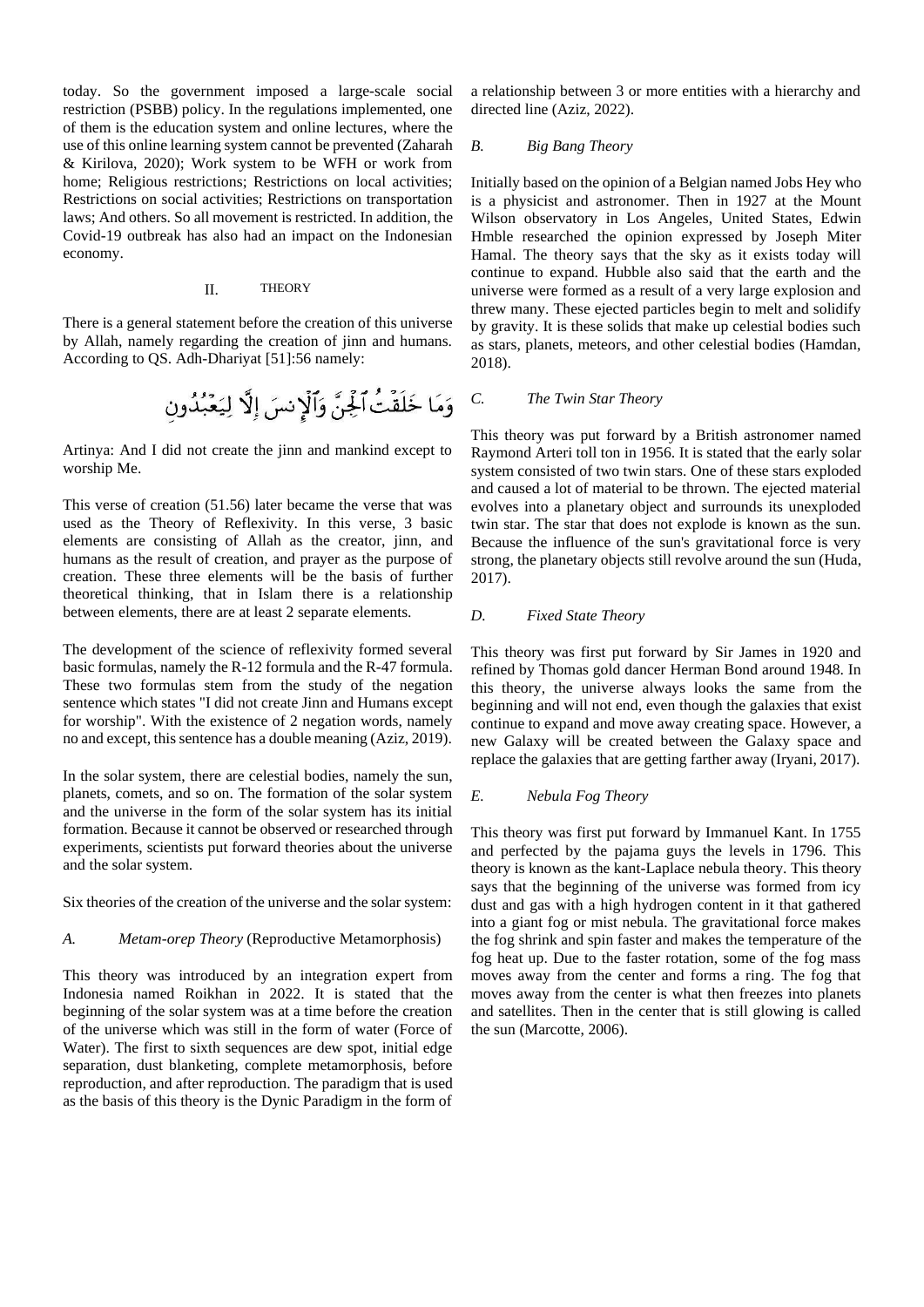## *F. Planetesimal Theory*

This theory was put forward by another source Thomas and an astronomer named Forest R Moulton. The solar system was formed because of another star of almost the same size passing and approaching the Sun. Because the star's gravitational force is very strong, some of the gas mass from the sun is thrown out when the star begins to move away, most of the material is pulled back into the sun's surface. And some of the other pieces of the matter remain in orbit, condensing and becoming cold. These are called celestial bodies or planetesimals (Aswirna, 2016).

## III. METHOD

The objects of this research are scriptures, simulations of galaxies, butterflies, and the reproduction of creatures. This research was conducted in a desk study by collecting sources from scriptures, journals, books, and electronic media. The methodology used is Reflective Qualitative.

The method used is metaphor and similarity. The approach is done by searching the Quran Surah Verse (51.56) then forming 3 numbers, namely 1 as a symbol of Allah, 9 as a symbol of prayer numbers, and 3 as a symbol of human numbers. These three numbers in the Mathematical Triangulation Theory become numbers 3,1,9 or 9,1,3, where the position of the number 1 is in the middle, between 3 and 9 (Aziz, 2021).

From number theory, it is then transformed to the Reflexivity Method. This theory is an approach to symbol reflection, which can be in the form of numbers, text, and images, as well as other forms. The elements of this method are prayer, Allah, and humans. The prayer element in this Reflexivity method is a design, blueprint, or basic pattern. The element of God becomes a symbol of a mirror or projector, namely as a creator. And the human element becomes a symbol of a person standing in front of a mirror, a symbol of a projected image, or a symbol of clothing.

According to Islam, a system has at least 3 elements. These three elements are stored in the Hahslm formula (Aziz, 2016). For example, Kaffah Thinking is a system in which there are 3 or more interconnected elements. The elements in Kaffah Thinking consist of entities (subjects and objects) and intervening (worship). The differentiation of Kaffah Thinking is that these 3 elements are 'full variables', not just as a flow or direction.

# IV. RESULT AND DISCUSSION

In the concept of Six Days, if you read the Quran, Surah An-Nazi'at, verses 27 to 33, it describes the chronology of the creation of the universe in six periods. Six Days which is often interpreted in six periods which is not necessarily one time is the same length.

On QS. An-Nazi'at verse 27 states whether your creation is greater or the sky that it has built. The first period of the creation of the universe which in the language of science, this first stage occurred in an event known as the Big Bang or the big bang. It's not like a bomb explosion has a center. But this Big Bang is the expansion of the universe from nothing into existence and continues to grow. So this period is the beginning of space and time.

The universe emerged from nothing and the first time it appeared was with an event called the Big Bang about 13.7 billion years ago. And this is in the Qur'an Surah Al-Anbiya [21]: 30 that "Do the disbelievers not know that the universe was once a unified thing, then we separated the heavens and the earth". It used to be united when there was nothing at all. United and then the stars are formed whose contents are from the element of water which in astronomical times is referred to as hydrogen.

This first phase is 0 times less in which dew spots are formed after the presence of a water force. Water is the throne of God, so the creation of the universe has a material in the form of water. This water formation will be used for ablution during the second phase.

Then in the second phase QS. An-Naziat verse 28 states: "And he raised the building and then perfected it". This is a story about the expansion of the universe. After creation, the universe was first developed. Starting with zero dimension it becomes what is currently happening. In the Quran Surah Adz-Dzariyat is also called "And it is Our heavens who built it who built it and We have the power to expand it". This universe is being developed and here is called being perfected because this universe is an ever-expanding process.

The stars are born then there is death. And until now the stars are still being born but many stars are dying. So just like any living being, there is birth rather than death. And the stars are the same. In the language of the Quran, it completes it. Then the third phase is said, "he made his night pitch black and made his day bright". This is a description of the formation of the solar system. With the Sun as the main energy source and a light source for the surrounding solar system. Formed the planets and the solar system is the same. The other stars come from galaxies from interstellar clouds.

This second phase is like a metamorphosis from egg to caterpillar. The galaxy from the dewdrop into a galaxy that separates the cloud cover into 1 start and 2 edges has a constant 12. The similarity of 12 is the ablution with 12 stages and the caterpillar pattern which has 12 segments. God reminds humans that galaxies also perform ablution in the process of creation to become galaxies that will worship their God (Mochamad, 2021).

The formation of galaxies also requires a long process. The third stage is a description of the formation of the solar system. The first time the sun was formed. Hi it is from condensed interstellar clouds. Because the sun's gravity is spherical. Then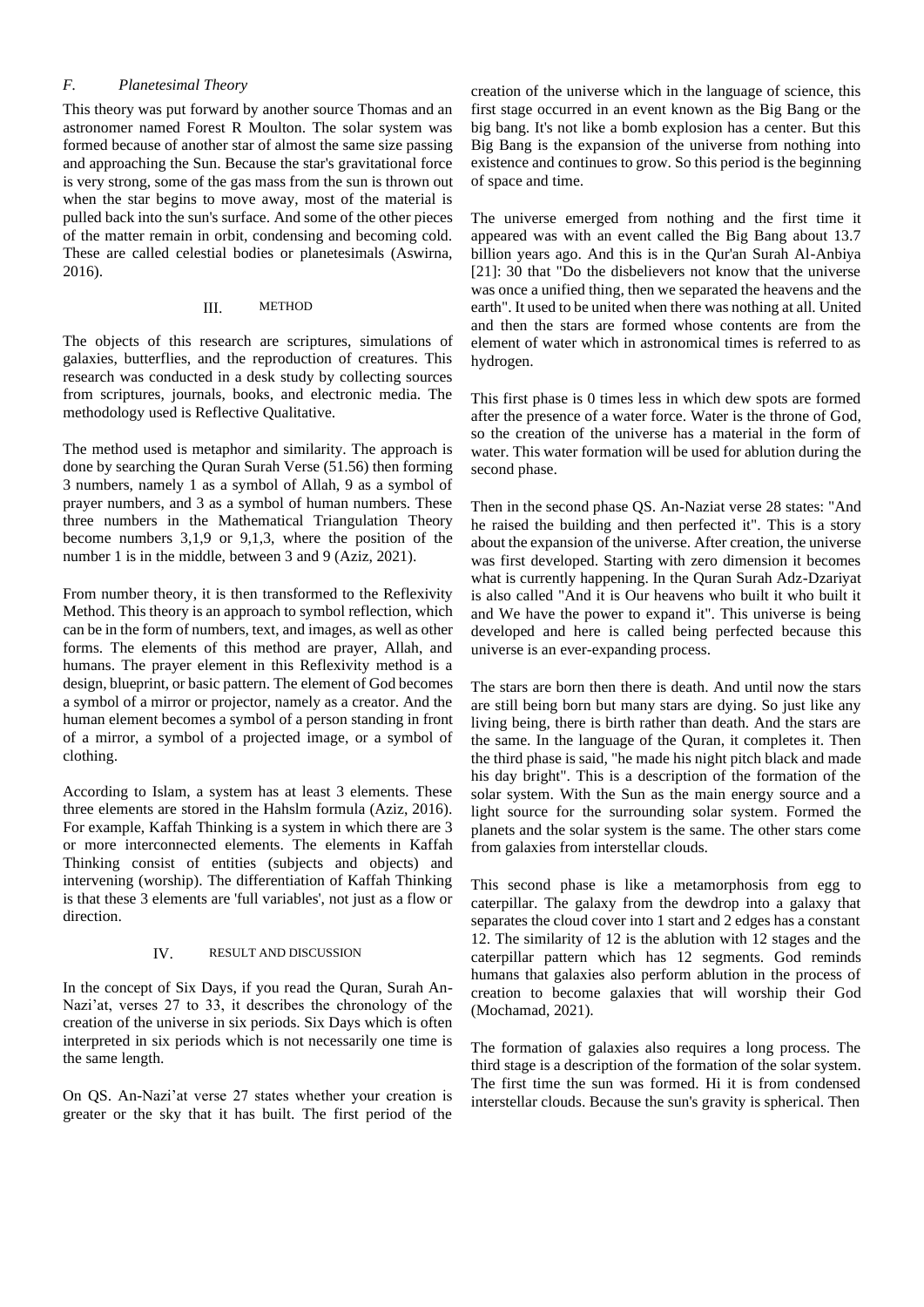when the temperature is getting hotter and hotter reaching about 20 million degrees the nuclear fusion reaction begins to occur. Hydrogen collides until hydrogen produces helium. This time difference produces energy. In Einstein's theory, it is  $E = mc2$ .

So with a small mass of hydrogen, but can produce tremendous energy around it. The remnants of the dust then formed planets like the earth that rotates on its axis. This causes the occurrence of night and day. It was revealed in QS. An-Naziat verse 29 "he makes the night pitch black and makes the day bright". This is a description of the formation of the solar system and the planets including Earth.

The fourth phase in QS. An-Naziat verse 30 states "And the earth after that he spreads". This statement is a narrative about evolution. On earth, the formation of the solar system with the earth after it was spread does not mean the earth is flat. However, at the beginning of its formation, the earth's crust was torn apart by the impact of objects such as the planet Mars. Which causes part of the skin or part of the earth's crust torn. And that's what then bounced and finally became the moon. This exposed part is then slowly closed over billions of years. Then known as the shift of the earth's plates or continental plates. From a single continent as Pangea to five continents, now Antarctica is added. So that is what is called the earth after it is spread out.

This third phase of the galaxy is shrouded in dust called the Nebula. The dust metaphor is tayammum before prayer or ablution with water in the 12 stages before prayer. This nebula makes the galaxy is praying by covering itself in the form of dust to cover the material aurat of the universe. The analogy of the metamorphosis of a butterfly is after the caterpillar becomes a cocoon, which also means that the cocoon is a metamorphosis in prayer.

This fourth phase is a complete metamorphosis phase. The previous phase was an incomplete metamorphosis. The analogy of a perfectly metamorphosed galaxy is that of a butterfly from a cocoon. The galaxy is a complete metamorphosis of the nebula transformation with the dust that surrounds it. This metamorphosis cycle is in a galaxy condition that is worshiping God, such as a Muslim who is covering his genitals after ablution who is about to perform the prayer.

Then the fifth phase in verse 31 is called "and out of the earth he brought forth water and provided a place for grazing." Also grazing plants. Here so this is the narrative of the origin of life on this earth after the solar system was formed. The earth is prepared then life begins to be prepared on this earth. And the first thing Allah prepared was water. This water existed first and the first living things were plants. So this is described in the fifth phase.

Then in the sixth phase in verses 32 and 33 "we also prepare the mountains for your shells firmly and all this for your pleasure and the livestock". This narrative is about the

beginning of the stabilization of this earth and also the birth of animals and humans at the last stage of the evolution of life and the evolution of this earth. By shifting the continental plates, the continental plates are seen infiltrating each other.

India was in the east of South Africa, then slowly moved northward. Eventually, it collided with the Eurasian plate and from that collision, the Himalayas grew higher and higher. Due to the collision on the other side of the Indo-Australian plate in southern and western Indonesia, it slipped under the Eurasian plate which often then caused earthquakes. Starting from the west of Sumatra and the southern coast of Java and Nusa Tenggara. From the break in front of the plate, mountains were born, there are the Bukit Barisan Mountains on the west side of Sumatra and a mountain range in the south of Java. It is part of the evolutionary process on this earth from the shifting of these plates. The Quran mentions these mountains as pegs as stakes, if you imagine that if you calculate the meeting between the plates and there are no mountains, then when the plate shifts there is an infiltration of the plates, a large vibration occurs. And it was muffled by the presence of these mountains.

The fifth phase is a non-reproductive galaxy. The metaphor is in the form of a human teenager who is already perfect but has not been able to reproduce to form a new galaxy.

On the other hand, this sixth phase also begins to grow from the emergence of animals and humans. In the theory of evolution of life, the first creatures are plants and then animals and humans are followed. The Quran mentions that the birth of Adam was a privilege. Hi, those are the six periods that are mentioned in the Quran related to the process of the creation of the universe from nothingness to the birth of man. Likewise, the scientific point of view also illustrates that the universe evolved from nothing insufficient conditions as a singularity and then there was a big bang until the universe expanded. Then billions of years ago the solar system and the earth were formed. Then on this earth evolution occurred until the emergence of plants, animals, and humans.

The sixth phase is the reproductive galaxy, where the galaxy is in a very mature state. Able to reproduce to form new galaxies before these galaxies weaken and shrink and die.

Similar to the concept of metamorphosis is the meaning of the Quran Surah Hud 11.114 which is interpreted as a separation from 1 solid dot into 2 parts, namely the edge of the material of the universe has 2 parts, and at the beginning of the matter of the universe, there is 1 part in the caterpillar metaphor. Followed by the transformation into a Nebula with smoke covering the galaxy with the metaphor of a cocoon with the reflexivity of the universe praying. The last stage of Metamorphosis is the Butterfly which is represented in the form of the universe starting to develop at the beginning of its perfection. Two additional stages are before the reproductive period with the maturity level of the young universe. The last is